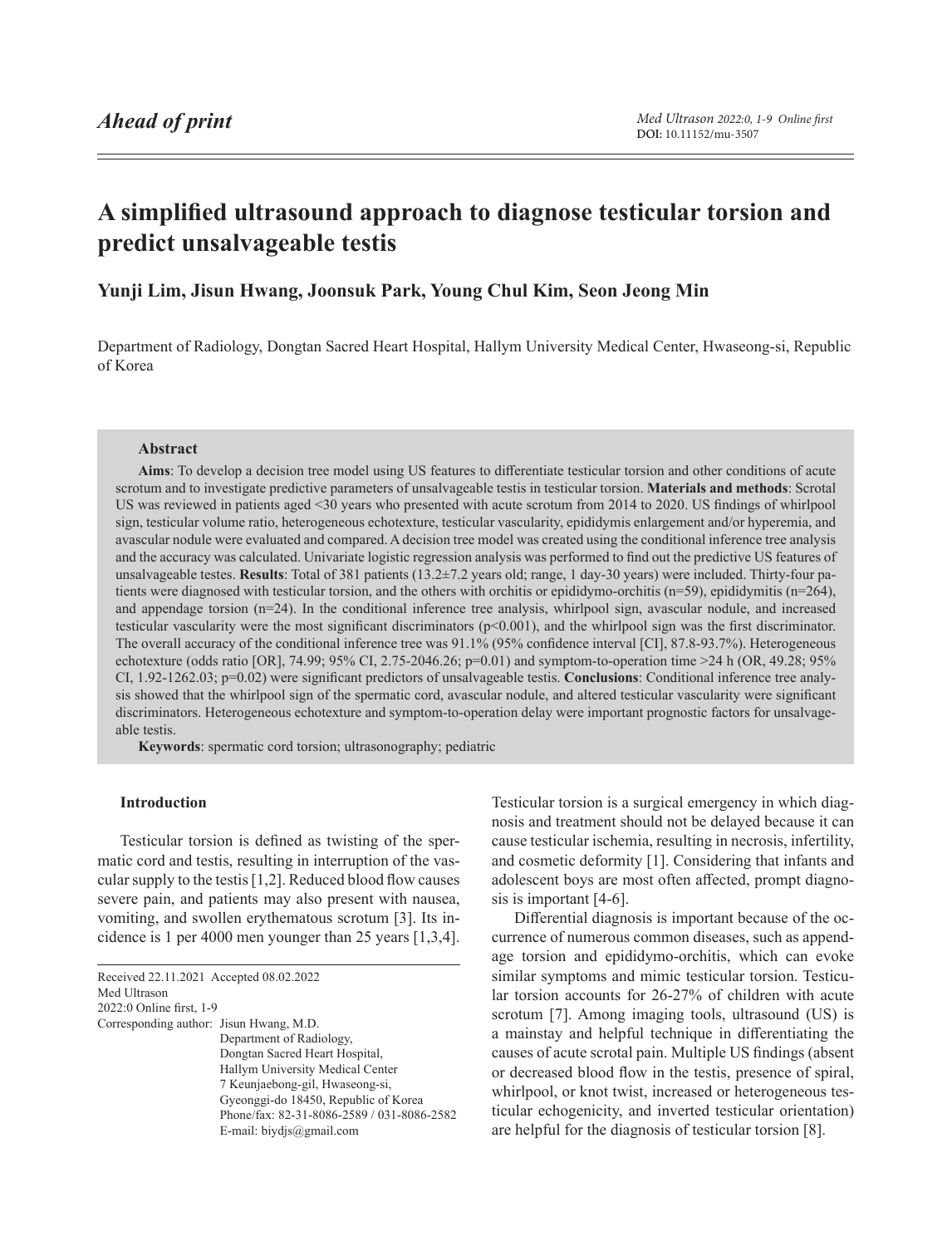Testicular torsion is an acute condition in which a patient can present to a hospital at any time of the day, and scrotal US is usually performed by different experience levels of operators in clinical practice. Moreover, as the use of point-of-care ultrasound (POCUS) has increased, more urologists or emergency physicians are expected to perform US to detect testicular torsion in patients with acute scrotum [9]. Conditional inference tree analysis estimates the regression relationship in an intuitive way and is easy to interpret [10]. In acute scrotum setting, accurate diagnosis can prove difficult due to overlapping ultrasonographic features (e.g., epididymal swelling) or atypical cases (e.g., testis torsion with preserved vascular flow). A simplified decision tree model would be helpful for different levels of operators in diagnosing testicular torsion more accurately by providing an intuitive stepby-step approach; however, no studies so far have investigated. Therefore, the first aim of our study was to develop a simplified and easy, conditional tree model to differentiate testicular torsion and other various conditions of acute scrotum. Of note, prediction of testicular viability is an important factor in clinical decision making. Specifically, patients with viable testis need urgent surgery to avoid testicular necrosis. For cases in which non-viable testis is predicted, clinicians can explain the possibility of orchiectomy or testicular atrophy after orchiopexy to patients in advance. Therefore, the second aim of this study was to determine the predictive factors of testicular viability in patients with testicular torsion.

#### **Materials and methods**

## *Patients*

Our Institutional Review Board approved this study and waived the requirement for informed consent (HDT 2021-03-016). We retrospectively reviewed scrotal US performed in children and young adults  $(\leq 30$  years old) for acute scrotum between January 2014 and June 2020. Among the 424 consecutive patients who underwent scrotal US, 43 patients were excluded because of the following reasons: non-evaluable volume due to poor US image quality (n=24); underlying undescended and small-sized testis (n=3); US performed only after manual reduction or orchiopexy (n=5); single testis due to prior orchiectomy for torsion (n=5); revealed inguinal hernia on US (n=2); and revealed soft tissue infections such as abscess and cellulitis (n=4). Finally, 381 patients were included in the analysis.

## *US examination*

Scrotal US was performed using a Philips iU-22 (Philips Healthcare, Bothell, WA) with a 5-12 MHz linear transducer or Canon Aplio i800 (Canon Medical Systems, Tokyo, Japan) with an i18LX5 linear probe (4-18 MHz). Only Philips iU-22 was available in our institution until 2018. Philips iU-22 and Canon Aplio i800 were used since 2019. Over the 6 years, a total of six radiology trainees (with one to four years of experience in radiology) and one board-certified pediatric radiologist (with 7 years of experience in radiology) performed US. For the iU-22 system, color Doppler imaging was optimized to show low flow velocities using a low pulse repetition frequency, a low wall filter, and a 70-90% color gain. For the Canon Aplio i800 system, the predetermined flow setting of the machine was constantly selected by operators, which was optimized by dialing up the color gain to a level where color noise was just becoming perceptible in unmoving structures. The flow velocity was 6.1 cm/s, and a mid-level filter was used. During the exam, the transverse field-of-view was first obtained to compare each testis in both the grayscale and color Doppler images. Each testis was then evaluated in both the longitudinal and transverse planes.

## *US analysis*

One resident (with 3 years of experience in radiology) and one board-certified pediatric radiologist (with 7 years of experience in radiology) independently reviewed scrotal US on a picture archiving and communication system (PACS). They had a training session with 20 cases before reading. Discrepancies in interpretation were resolved by consensus of the reviewers. All clinical information was blinded to reviewers, except for the laterality of the symptomatic side. The reviewers confirmed the following US characteristics in symptomatic testis: the whirlpool sign, altered lie, testicular volume ratio, heterogeneous echotexture, testicular vascularity (increased, normal, decreased, absent), epididymis enlargement and/ or hyperemia, and avascular nodule at the superior pole of the testis [11]. The representative images of the above US characteristics are presented in the supplementary figures (supplementary fig 1-9). To calculate the volume ratio, the volume of the symptomatic side was divided by that of the contralateral side. The testicular volumes were routinely measured during the examination using the formula (length (L)  $\times$  width (W)  $\times$  height (H)  $\times$  0.52) and stored on PACS images. In patients with bilateral symptoms, the volume of the larger testis was divided by that of the contralateral side.

#### *Clinical outcome*

The diagnosis of testicular torsion was made based on surgical findings. In patients who did not undergo emergency surgery due to markedly relieved symptoms after manual reduction, the diagnosis of testicular torsion was made clinically by physical examination and sonographic findings. Non-salvageable testis was defined as orchiec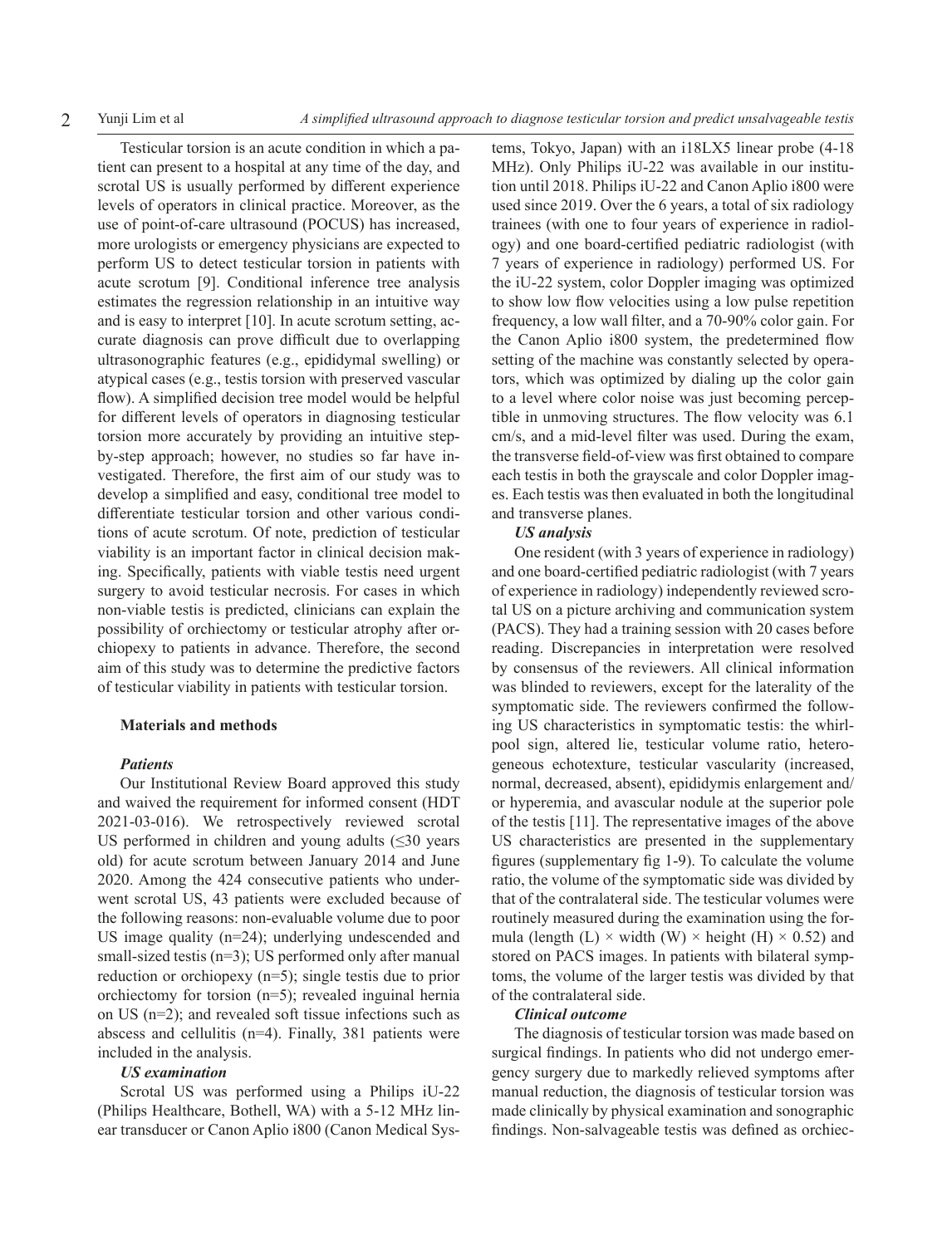tomy or orchiopexy with subsequent atrophy. Subsequent atrophy was defined as a >20% decreased volume compared with the contralateral testis on follow-up US [12]. The final diagnoses of acute scrotum other than testicular torsion (i.e., epididymitis, orchitis or epididymo-orchitis, appendage torsion) were collected through electronic medical records documented by urologists or emergency physicians. Clinical information including age, side of symptom, and interval between symptom onset and operation was retrieved from electronic medical records.

#### *Statistical analysis*

One-way analysis of variance and Student's t-test were used to compare the mean of continuous variables (age and volume ratio) among the groups. Pearson's chisquare and Fisher's exact tests were used to compare the proportion of categorical variables (laterality, symptomto-operation time > 24 h, presence of various US findings) among the groups, as appropriate. Conditional inference tree analysis was conducted to construct a decision tree model to classify patients into testicular torsion and other etiologies of acute scrotum (epididymitis, orchitis or epididymo-orchitis, and appendage torsion). Conditional inference trees estimate a regression relationship using binary recursive partitioning in a conditional inference [13]. The accuracy of the decision tree model was then calculated. Univariate logistic regression analysis was conducted to assess the predictive US parameters of unsalvageable testes. The maximum likelihood estimates did not exist because of the small sample size. Data were analyzed using a logistic regression model with Firth's penalized maximum likelihood estimation. Kappa values between 0.61 and 0.80 and >0.80 indicate substantial and almost perfect agreement, respectively [14] Statistical analyses were performed with R software using the "partykit" package (version 3.5.2; R Foundation for Statistical Computing, Vienna, Austria) and SAS (version 9.4; SAS Institute Inc., Cary, NC, USA). A 2-sided p value of <0.05 was generally considered a minimum level of statistical significance.

# *External validation*

To assess the efficiency of our decision tree model in different level of operators, one resident with one year of experience in radiology reviewed scrotal US exams conducted for acute scrotum between January 2021 and December 2021, according to the decision tree model. This cohort of external validation was separate from the cohort used for the modeling of decision tree analysis and comprised 106 patients (13.2±6.3years old; range, 4 months–30 years old). The accuracy of the decision tree model was calculated in the external validation cohort.

## **Results**

#### *Patient characteristics*

A total of 381 patients were included (13.2±7.2 years old; range, 1 day-30 years old). Thirty-four patients were diagnosed with testicular torsion. Among the patients with testicular torsion, 26 underwent orchiopexy, 6 underwent orchiectomy, and 2 were discharged without emergency surgery because of markedly relieved symptoms after manual reduction. Other diagnoses included 59 orchitis or epididymo-orchitis (7 orchitis, 52 epididymo-orchitis), 264 epididymitis, and 24 appendage torsion. The patient characteristics of each disease group are presented in Table I. The mean age of the patients with appendage torsion was significantly younger than those with other etiologies of acute scrotum (p=0.049 in appendage torsion vs. testicular torsion, p=0.02 in appendage torsion vs. orchitis or epididymo-orchitis, P=0.04 in appendage torsion vs. epididymitis). The pathologic results of all six patients who underwent orchiectomy were revealed as testis infarction, and all showed heterogeneous echotexture on preoperative US. The average follow-up period of orchiopexy cases was 108.4 days (range, 26–557 days).

## *Sonographic characteristics of acute scrotal diseases*

The US characteristics of the four disease groups are summarized in Table II. The whirlpool sign (91.2%,

|                                   | <b>Testicular torsion</b>                | Orchitis or<br>epididymo-orchitis          | <b>Epididymitis</b>                        | Appendage torsion           | p value |
|-----------------------------------|------------------------------------------|--------------------------------------------|--------------------------------------------|-----------------------------|---------|
| Patients (number)                 | 34                                       | 59                                         | 264                                        | 24                          |         |
| Age (year), mean $\pm SD$ (range) | $14.12 \pm 5.88$<br>$(1$ days $\sim$ 28) | $14.29 \pm 7.54$<br>$(4$ months $\sim$ 29) | $13.25 \pm 7.50$<br>$(3$ months $\sim$ 29) | $9.17 \pm 2.90$ †<br>(2~16) | $0.02*$ |
| Laterality of symptomatic side    |                                          |                                            |                                            |                             |         |
| Right                             | $6(17.6\%)$                              | $27(45.8\%)$                               | $120(45.5\%)$                              | $9(37.5\%)$                 |         |
| Left                              | 28 (82.4%)                               | $30(50.8\%)$                               | $124(47.0\%)$                              | $15(62.5\%)$                |         |
| Both                              | $0(0.0\%)$                               | $2(3.4\%)$                                 | $20(7.6\%)$                                | $0(0.0\%)$                  |         |

Table I. Patient characteristics of each disease group of acute scrotum

\*p values obtained from one-way analysis of variance followed by Tukey's test. †p<0.05, compared with torsion, orchitis or epididymoorchitis, and epididymitis.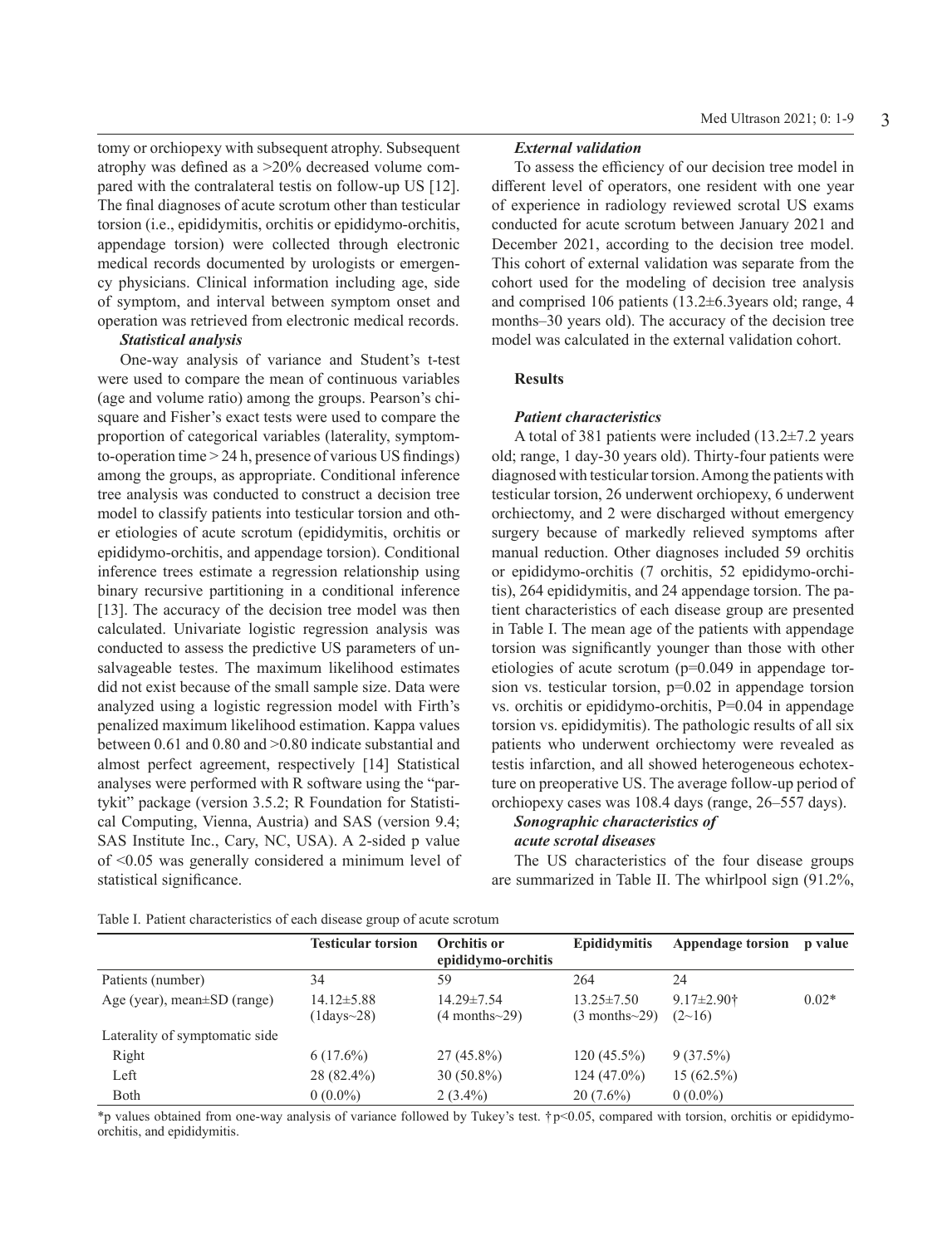

**Fig 1.** Conditional inference tree model using US features to differentiate testicular torsion and other various conditions of acute scrotum.

31/34) and altered lie (17.6%, 6/34) were only detected in testicular torsion. Heterogeneous echotexture was more common in testicular torsion (38.2%, 13/34) than in the other groups. Epididymal enlargement and/or hyperemia was common in the group with orchitis or epididymoorchitis (61.0%, 36/59) and appendage torsion (50.0%, 12/24). Normal vascularity was rare (8.8%, 3/34) in the group with testicular torsion, and testicular torsion usually demonstrated avascularity (82.4%, 28/34). Increased vascularity of the testis was common in the group with orchitis or epididymo-orchitis (66.1%, 38/59). Avascular nodules were usually observed in the group with appendage torsion (91.7%, 22/24). The volume ratio between the symptomatic and contralateral sides of the testis was significantly higher in the testicular torsion group than in the other groups by post hoc test (all  $p<0.001$ ).

#### *Conditional inference tree analysis*

In the conditional inference tree analysis, whirlpool sign, avascular nodule, and increased testicular vascularity were identified as significant discriminators of testicular torsion and other conditions of acute scrotum  $(p<0.001)$  (fig 1). The first split of the tree was made according to the whirlpool sign. The presence of a whirlpool sign regardless of testis vascularity led to node 7, in which all 31 patients had testicular torsion (100%, 31/31). In the other branch, which did not show the whirlpool sign, the next division was based on an avascular nodule at the superior pole of the testis. The presence of an avascular nodule led to node 6. Node 6 included 22 patients with appendage torsion (95.7%, 22/23). In the remaining 327 patients with no whirlpool sign and no avascular nodule, the next discriminator was increased testicular vascularity. The presence of increased testicular vascularity led to node 5, which included 39 patients with orchitis or epididymo-orchitis (81.2%, 39/48). On the opposite side of the decision tree, patients without increased testicular vascularity were classified into node 4, in which 255 patients (91.4%, 255/279) had epididymitis. All three patients with testicular torsion who were not included in node 7 (i.e., testicular torsion without whirlpool sign) were classified into node  $4$  (n=3) and had decreased vascularity  $(n=1)$  and avascularity  $(n=2)$  of the testis. Representative cases of the testicular torsion group are shown in fig 2 and 3.



**Fig 2.** Gray-scale transverse US image of both testes (a), color Doppler longitudinal US image of the right testis (b) and grayscale longitudinal (c) and color Doppler transverse (d) US images of the left testis in a 4-year-old boy with 4 h of acute left scrotal pain. An enlarged left testis with altered lie, whirlpool sign at the left spermatic cord (arrows), and an increased flow in the left testis compared with the right testis, can be observed.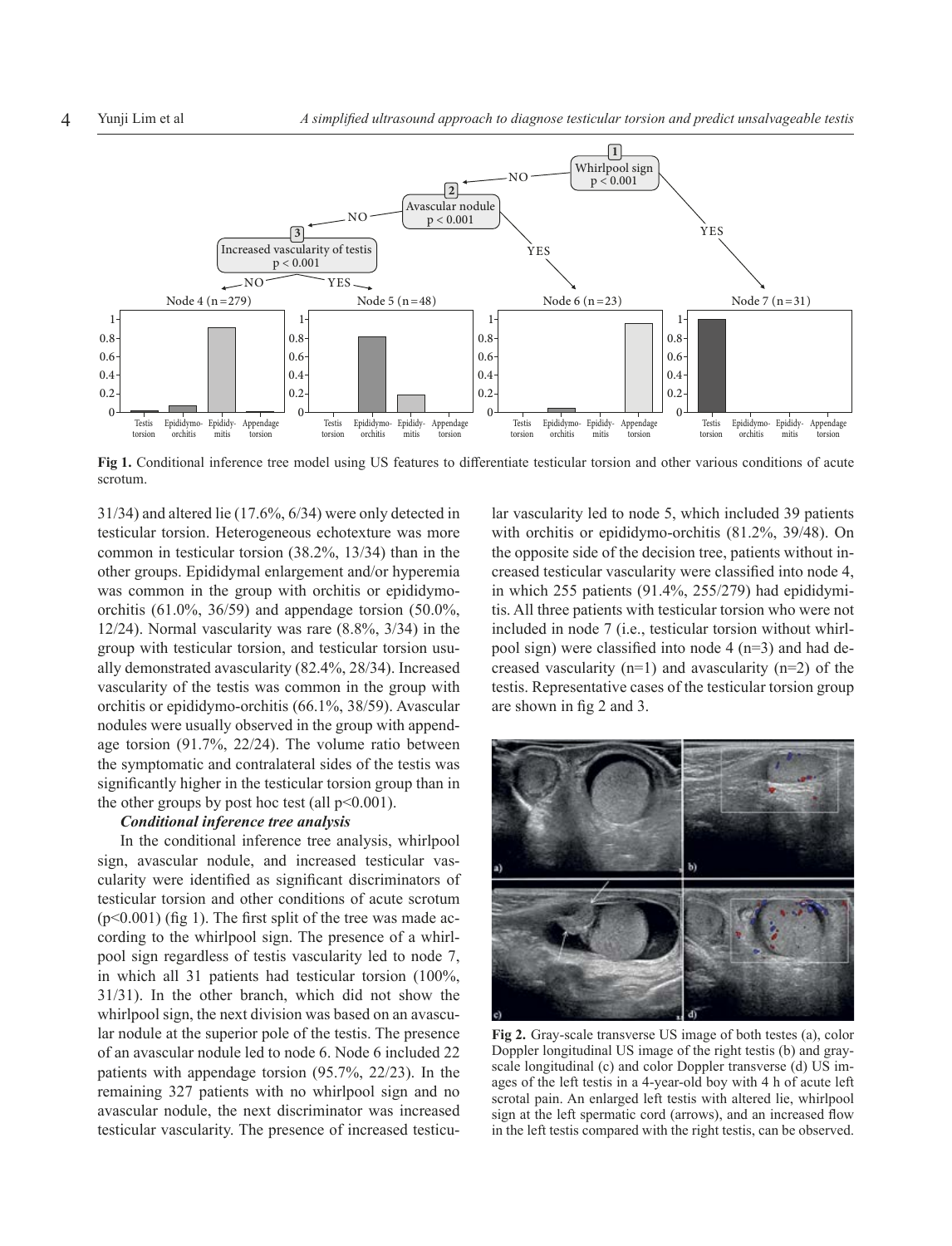

**Fig 3.** Color Doppler (a) and gray-scale longitudinal US image (b) of the left testis in a 14-year-old boy with acute left scrotal pain and swelling show absent vascularity of left testis and a whirlpool sign (arrows) at the left spermatic cord.

The accuracy of the conditional inference tree for the differential diagnosis of acute scrotum was 99.2% (95% confidence interval [CI], 97.7-99.8%) for testicular torsion, 92.4% (95% CI, 89.3-94.8%) for orchitis or epididymo-orchitis, and 99.2% (95% CI, 97.7-99.8%) for appendage torsion. The overall accuracy was 91.1% (95% CI, 87.8-93.7%).

## *Interobserver agreement*

The interobserver agreement of the two radiologists was substantial to almost perfect for nine US findings, with Kappa values ranging from 0.685 to 1.000 (Table III).

## *Comparison of salvageable vs. non-salvageable testis in testicular torsion*

Predictors of unsalvageable testis were evaluated in 21 patients, including 6 orchiectomy cases and 15 cases with orchiopexy, and available follow-up US. Among the 15 patients with orchiopexy, 8 showed atrophy of the involved testis on follow-up US (Supplementary Table I). As a result, 14 cases were considered non-salvaged  $(14/21, 67%)$ . The symptom to operation time  $>24$  h  $(p=0.001)$  and heterogeneous echotexture  $(p<0.001)$  were significantly different between the salvaged and nonsalvaged testes (Table IV). Univariate analysis revealed that heterogeneous echotexture (odds ratio [OR], 74.99; 95% confidence interval [CI], 2.75-2046.26; p=0.01) and symptom-to-operation time >24 h (OR, 49.28; 95% CI, 1.92-1262.03;  $p=0.02$ ) were significant predictors of unsalvageable testis (Table IV). A representative case of the non-salvaged group is shown in fig 4.

## *External validation of the diagnostic tree*

In the external validation cohort, the accuracy of the conditional inference tree for the differential diagnosis of acute scrotum was 100% (95% confidence interval [CI], 96.6–100.0%) for testicular torsion, 95.3% (95% CI, 89.3–98.5%) for orchitis or epididymo-orchitis, 96.2% (95% CI, 90.6–99.0%) for epididymitis, and 99.1% (95%

|  |  |  |  |  |  | Table II. Comparison of US imaging findings for acute scrotal diseases |  |
|--|--|--|--|--|--|------------------------------------------------------------------------|--|
|--|--|--|--|--|--|------------------------------------------------------------------------|--|

|                                         |                | <b>Testicular</b><br>torsion | Orchitis or<br>epididymo-orchitis | Epididymitis    | Appendage<br>torsion | $\mathbf{p}$<br>value† |
|-----------------------------------------|----------------|------------------------------|-----------------------------------|-----------------|----------------------|------------------------|
| Whirlpool sign                          | N <sub>0</sub> | 3(8.8)                       | 59 (100.0)                        | 264(100.0)      | 24(100.0)            | < 0.001                |
|                                         | Yes            | 31 (91.2)                    | 0(0.0)                            | 0(0.0)          | 0(0.0)               |                        |
| Altered lie                             | No             | 28 (82.4)                    | 59 (100.0)                        | 264(100.0)      | 24(100.0)            | < 0.001                |
|                                         | Yes            | 6(17.6)                      | 0(0.0)                            | 0(0.0)          | 0(0.0)               |                        |
| Volume ratio, mean±SD                   |                | $1.43 \pm 0.62$              | $1.09 \pm 0.26$                   | $1.08 \pm 0.26$ | $1.06 \pm 0.25$      | < 0.001                |
| Heterogeneous echotexture               | No             | 21(61.8)                     | 54 (91.5)                         | 261 (98.9)      | 24(100.0)            | < 0.001                |
|                                         | Yes            | 13(38.2)                     | 5(8.5)                            | 3(1.1)          | 0(0.0)               |                        |
| Epididymal enlargement and/or hyperemia | No             | 30(88.2)                     | 23(39.0)                          | 164(62.1)       | 12(50.0)             | < 0.001                |
|                                         | Yes            | 4(11.8)                      | 36(61.0)                          | 100(37.9)       | 12(50.0)             |                        |
| Normal vascularity                      | No             | 31(91.2)                     | 38 (64.4)                         | 10(3.8)         | 5(20.8)              | < 0.001                |
|                                         | Yes            | 3(8.8)                       | 21 (35.6)                         | 254 (96.2)      | 19(79.2)             |                        |
| Decreased vascularity                   | No             | 32(94.1)                     | 59 (100.0)                        | 264(100.0)      | 24(100.0)            | 0.01                   |
|                                         | Yes            | 2(5.9)                       | 0(0.0)                            | 0(0.0)          | 0(0.0)               |                        |
| Avascularity                            | No             | 6(17.6)                      | 59 (100.0)                        | 264(100.0)      | 24(100.0)            | < 0.001                |
|                                         | Yes            | 28 (82.4)                    | 0(0.0)                            | 0(0.0)          | 0(0.0)               |                        |
| Increased vascularity                   | No             | 33(97.1)                     | 20(33.9)                          | 255(96.6)       | 19(79.2)             | < 0.001                |
|                                         | Yes            | 1(2.9)                       | 39 (66.1)                         | 9(3.4)          | 5(20.8)              |                        |
| Avascular nodule                        | No             | 34(100.0)                    | 58 (98.3)                         | 264(100.0)      | 2(8.3)               | < 0.001                |
|                                         | Yes            | 0(0.0)                       | 1(1.7)                            | 0(0.0)          | 22 (91.7)            |                        |

Data are presented as number (percentage), except the volume ratio. †P value by one-way analysis of variance, Pearson's chi-square test, or Fisher's exact test as appropriate.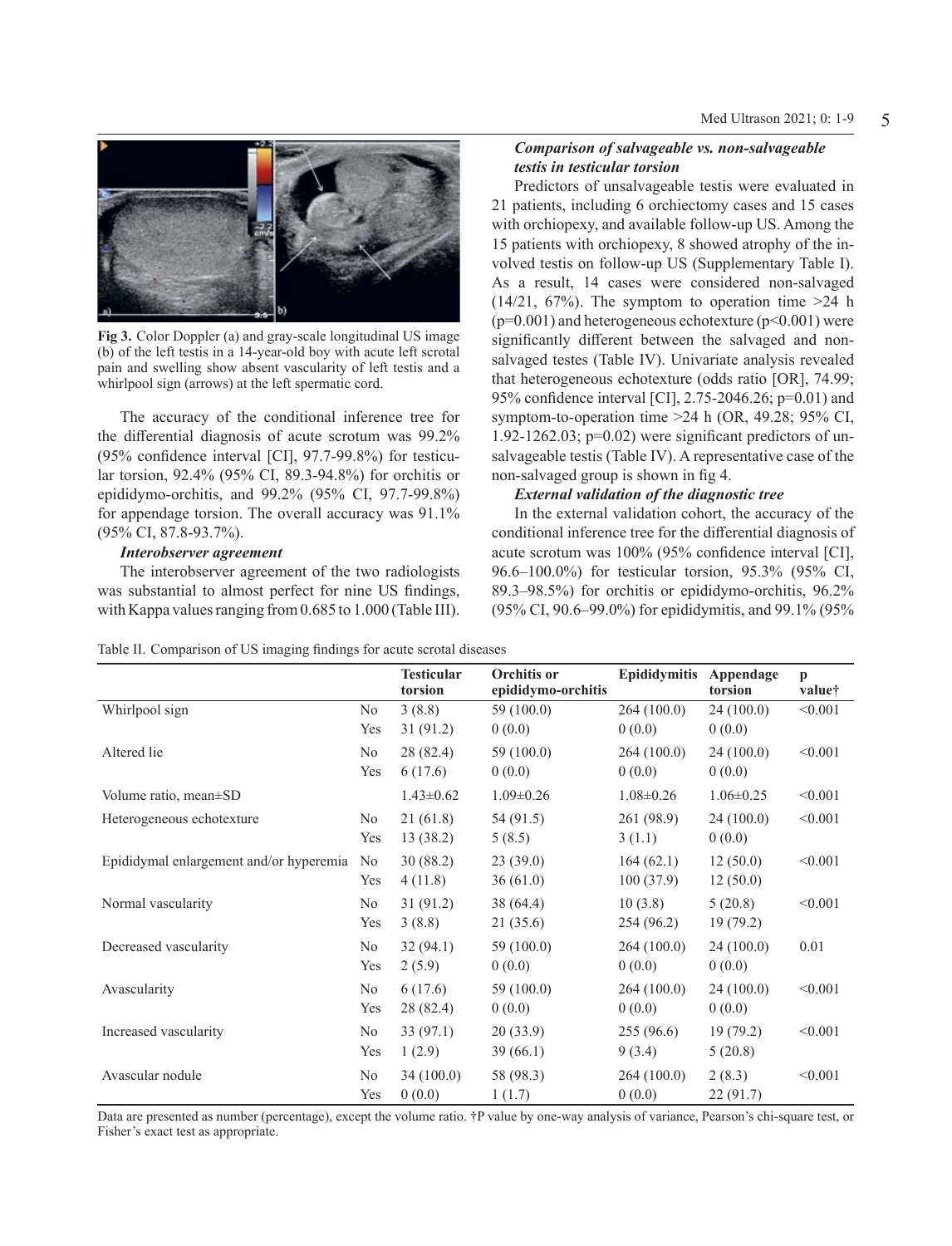| Table III. Interobserver agreement for US findings |                |                            |  |  |  |  |
|----------------------------------------------------|----------------|----------------------------|--|--|--|--|
| <b>Variables</b>                                   | Kappa<br>value | 95% confidence<br>interval |  |  |  |  |
| Altered lie                                        | 0.855          | $0.655$ to 1.000           |  |  |  |  |
| Vascularity of testis                              |                |                            |  |  |  |  |
| - avascularity                                     | 0.961          | $0.908 \text{ to } 1.000$  |  |  |  |  |
| - increased vascularity                            | 0.685          | $0.573$ to $0.798$         |  |  |  |  |
| - decreased vascularity                            | 1.000          | 1.000 to 1.000             |  |  |  |  |
| - symmetric and normal<br>vascularity              | 0.756          | 0.674 to 0.839             |  |  |  |  |
| Avascular nodule                                   | 0.867          | 0.761 to 0.972             |  |  |  |  |
| Epididiymal enlargement and/or<br>hyperemia        | 0.710          | 0.638 to 0.782             |  |  |  |  |
| Heterogeneous echotexture                          | 0.796          | 0.667 to 0.925             |  |  |  |  |
| Whirlpool sign                                     | 0.934          | 0.869 to 0.998             |  |  |  |  |

CI, 94.9–100.0%) for appendage torsion. The overall accuracy of the conditional interference tree was 97.6% (95% CI, 95.7–98.9%).

#### **Discussions**

Many disease entities can cause acute scrotal pain such as testicular torsion, epididymitis, epididymo-orchitis, and appendage torsion in children and young adults [8,15]. In testicular torsion, the delayed diagnosis and treatment can lead to testicular ischemia, causing testicular necrosis and loss of testis, and US is the key imaging modality in the diagnosis. In our study, we aimed to create a schema that can emphasize key US features leading to differentiation between testicular torsion and various other common causes of acute scrotum. As a result, the most important discriminator was the "whirlpool sign" as the first criterion, followed by avascular nodule and increased testicular vascularity in our conditional inference tree analysis. We also studied the predictors of nonsalvageable testes in patients diagnosed with testicular torsion. The presence of heterogeneous echotexture on US and time-to-operation time >24 h were significantly associated with testicular non-salvage.

In our conditional inference tree analysis, the whirlpool sign was selected as the first discriminator for the differential diagnosis of testicular torsion. Previous studies have noted the importance of the whirlpool sign for the diagnosis of testicular torsion. In the meta-analysis conducted in pediatric and adult patients, the pooled sensitivity and specificity of the whirlpool sign were 0.73 and 0.99, respectively for diagnosing testicular torsion by US [1]. In a prospective study by Vijayaraghavan et al [16], all 65 patients diagnosed with testicular torsion (complete 61, incomplete 4) had a whirlpool sign on initial US. The sensitivity and specificity of the whirlpool sign on testicular torsion were all 100%. The author emphasized that the whirlpool sign can be found anywhere along the spermatic cord from the inguinal canal to just around the testis; thus, full evaluation of the spermatic cord is important.

Absence of vascularity is well known finding of testicular torsion, and it can be easily detected on US, but it has some limitations. Kalfa et al [17] studied the sensitivity and specificity of testicular vascularity and whirlpool sign on US in 208 children. Of the patients confirmed to have testicular torsion by surgery, spiral twisting of the spermatic cord was found in 199/208 patients, resulting in a sensitivity of 99%, while the absence of vascularity on Doppler US was observed in 158/208 (sensitivity 76%). Moreover, if a linear spermatic cord without twisting was observed on US, other diseases occupied most causes of scrotal pain, resulting in a whirlpool sign specificity of 99% (705/711). The sensitivity of absence of vascularity can be lower than that of the whirlpool sign, because intratesticular vascularity can be preserved in some cases: (1) in cases of partial or incomplete torsion, the spermatic cord twists less than 360°and it enables perfusion to the testis; (2) in torsion-detorsion or intermittent torsion, the



**Fig 4.** Gray-scale longitudinal US image of the right testis (a) and color Doppler longitudinal US image of both testes (b) in a 15-year-old boy with 2 days of acute right scrotal pain show markedly heterogeneous parenchymal echogenicity and absence of flow in the right testis. He underwent orchiopexy, and follow-up US after 6 months shows atrophy of the right testis (arrows) (c).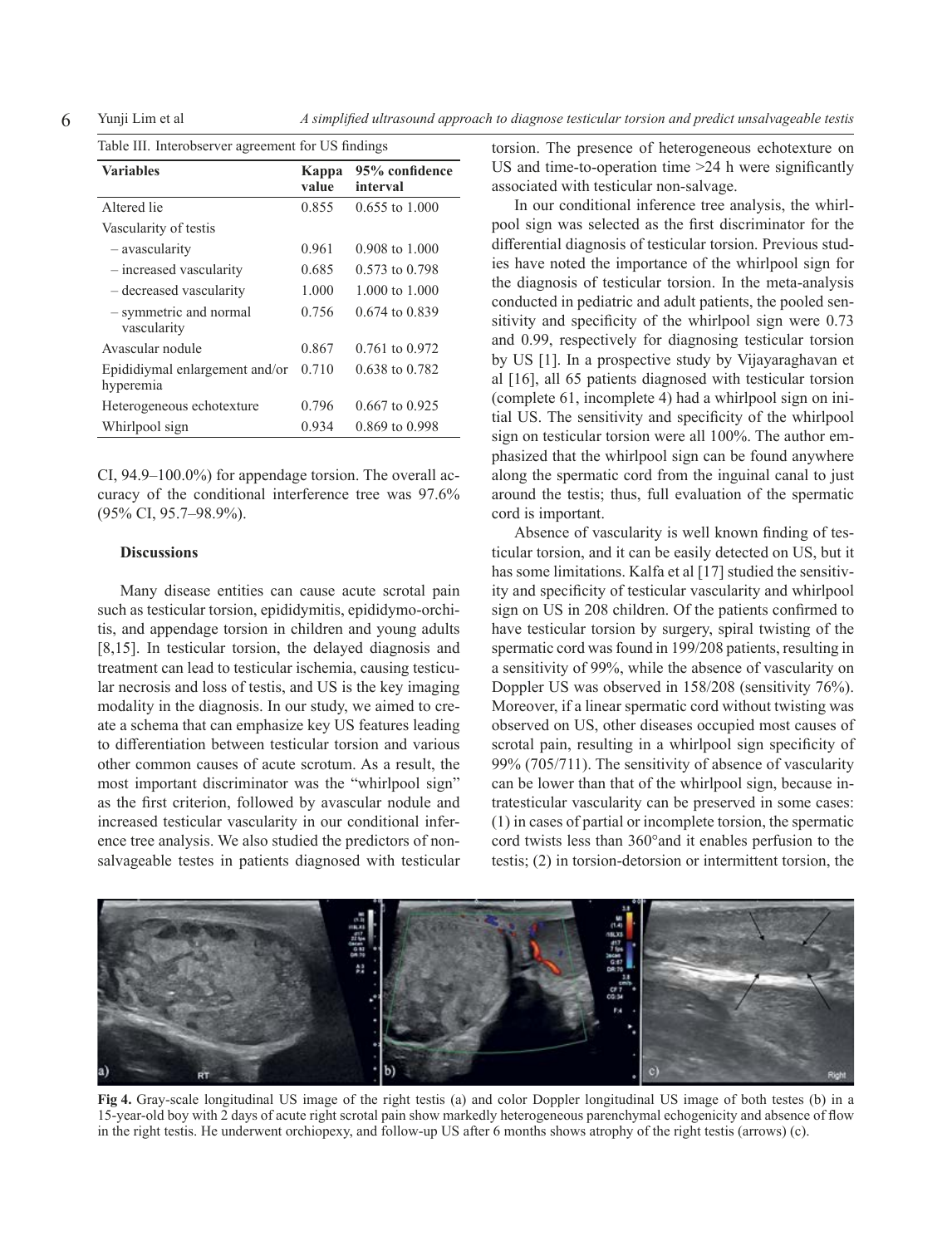|                                         |                       | <b>Salvage</b>     | Non-salvage         |         | p value <sup>†</sup> Univariate logistic regression |      |
|-----------------------------------------|-----------------------|--------------------|---------------------|---------|-----------------------------------------------------|------|
|                                         |                       |                    |                     |         | Odds ratio (95% CI) $\ddagger$ p value <sup>†</sup> |      |
| N                                       |                       | $\tau$             | 14                  |         |                                                     |      |
| Age, mean $\pm$ SD (year)               |                       | 14.14±2.85         | $12.14 \pm 7.50$    | 0.3911  | $0.96(0.82 - 1.11)$                                 | 0.56 |
| Side of symptom                         | Right<br>Left         | 1(14.3)<br>6(85.7) | 1(7.1)<br>13(92.9)  | 1.0000  | $1$ (Ref)<br>$2.08(0.11-39.02)$                     | 0.63 |
| Symptom onset to operation >24 h        | N <sub>o</sub><br>Yes | 7(100.0)<br>0(0.0) | 3(21.4)<br>11(78.6) | 0.001   | $1$ (Ref)<br>49.28 (1.92-1262.03)                   | 0.02 |
| Whirlpool sign                          | No<br>Yes             | 0(0.0)<br>7(100.0) | 1(7.1)<br>13(92.9)  | >0.999  | $1$ (Ref)<br>$0.59(0.01-60.88)$                     | 0.82 |
| Altered lie                             | No<br>Yes             | 5(71.4)<br>2(28.6) | 10(71.4)<br>4(28.6) | >0.999  | $1$ (Ref)<br>$0.94(0.13-6.83)$                      | 0.95 |
| Volume ratio, mean±SD                   |                       | $1.19 \pm 0.27$    | $1.66 \pm 0.83$     | 0.07    | $3.12(0.44 - 21.94)$                                | 0.25 |
| Heterogeneous echotexture               | N <sub>o</sub><br>Yes | 7(100.0)<br>0(0.0) | 2(14.3)<br>12(85.7) | < 0.001 | $1$ (Ref)<br>74.99 (2.75-2046.26)                   | 0.01 |
| Epididymal enlargement and/or hyperemia | No<br>Yes             | 7(100.0)<br>0(0.0) | 10(71.4)<br>4(28.6) | 0.26    | $1$ (Ref)<br>$6.43(0.21-193.84)$                    | 0.28 |
| Normal vascularity                      | No<br>Yes             | 5(71.4)<br>2(28.6) | 14(100.0)<br>0(0.0) | >0.999  | $1$ (Ref)<br>$0.08(0.00-3.57)$                      | 0.19 |
| Decreased vascularity                   | No<br>Yes             | 6(85.7)<br>1(14.3) | 13(92.9)<br>1(7.1)  | >0.999  | $1$ (Ref)<br>$0.48(0.03-9.05)$                      | 0.63 |
| Avascularity                            | No<br>Yes             | 3(42.9)<br>4(57.1) | 2(14.3)<br>12(85.7) | 0.28    | $1$ (Ref)<br>$3.89(0.48-31.64)$                     | 0.20 |
| Increased vascularity                   | No<br>Yes             | 7(100.0)<br>0(0.0) | 13(92.9)<br>1(7.1)  | >0.999  | $1$ (Ref)<br>$1.72(0.02 - 180.11)$                  | 0.82 |

Table IV. Comparison of salvageable vs. non-salvageable testis in testicular torsion

Data are presented as numbers (percentages), except for age and volume ratio. †p value by Student's t-test or Fisher's exact test, as appropriate. ‡Logistic regression with Firth's penalized maximum-likelihood method.

spermatic cord twists in a short duration, but resolves spontaneously; (3) torsion-detorsion status can also allow compensatory hypervascularity sometimes, which can mimic inflammation [11,15]. These findings can lead to false-negative diagnoses in patients with testicular torsion. In our study, three patients and one patient in the testicular torsion group showed normal and increased vascularity of the testis, respectively. However, all patients in the testicular torsion group who did not show the whirlpool sign had decreased vascularity or avascularity of the testis on US. Therefore, we assume that the absence of vascularity on Doppler US can be helpful as a supportive feature, particularly when torsion knot is not detected. Considering in combination the whirlpool sign as the first step and absence of vascularity would enable the most accurate diagnosis of testicular torsion by US and would help avoid misdiagnosis in testicular torsion with preserved flow. Similarly, a previous study showed that evaluation of both the whirlpool sign of the spermatic cord and testicular vascularity not only improves sensitivity in the diagnosis of testicular torsion, but also reduces the gap between junior and senior radiologists [17].

Torsion of the testicular appendage is an important differential diagnosis of testicular torsion. In our study, patients with appendage torsion were younger than those with other causes of acute scrotum, consistent with previous studies [18,19]. The reported US findings of appendage torsion are avascular, enlarged appendix with inflammatory reaction, and increased flow in nearby structures [20]. In the conditional inference tree analysis, avascular nodule was selected as the second discriminator for the differential diagnosis of acute scrotum, which was helpful in ruling out appendage torsion. The overall accuracy of our simplified decision tree model was high, and the accuracy of the less-experienced radiologist in the external validation cohort was also high. The application of this tree model would be helpful for different levels of operators from radiology trainees or clinicians to senior radiologists in diagnosing testicular torsion more accurately.

Our result is consistent with previous studies that reported heterogeneous echotexture and a longer time interval to surgery were significant predictors of testicular non-salvage. In the study by Kaye et al [4], of the 55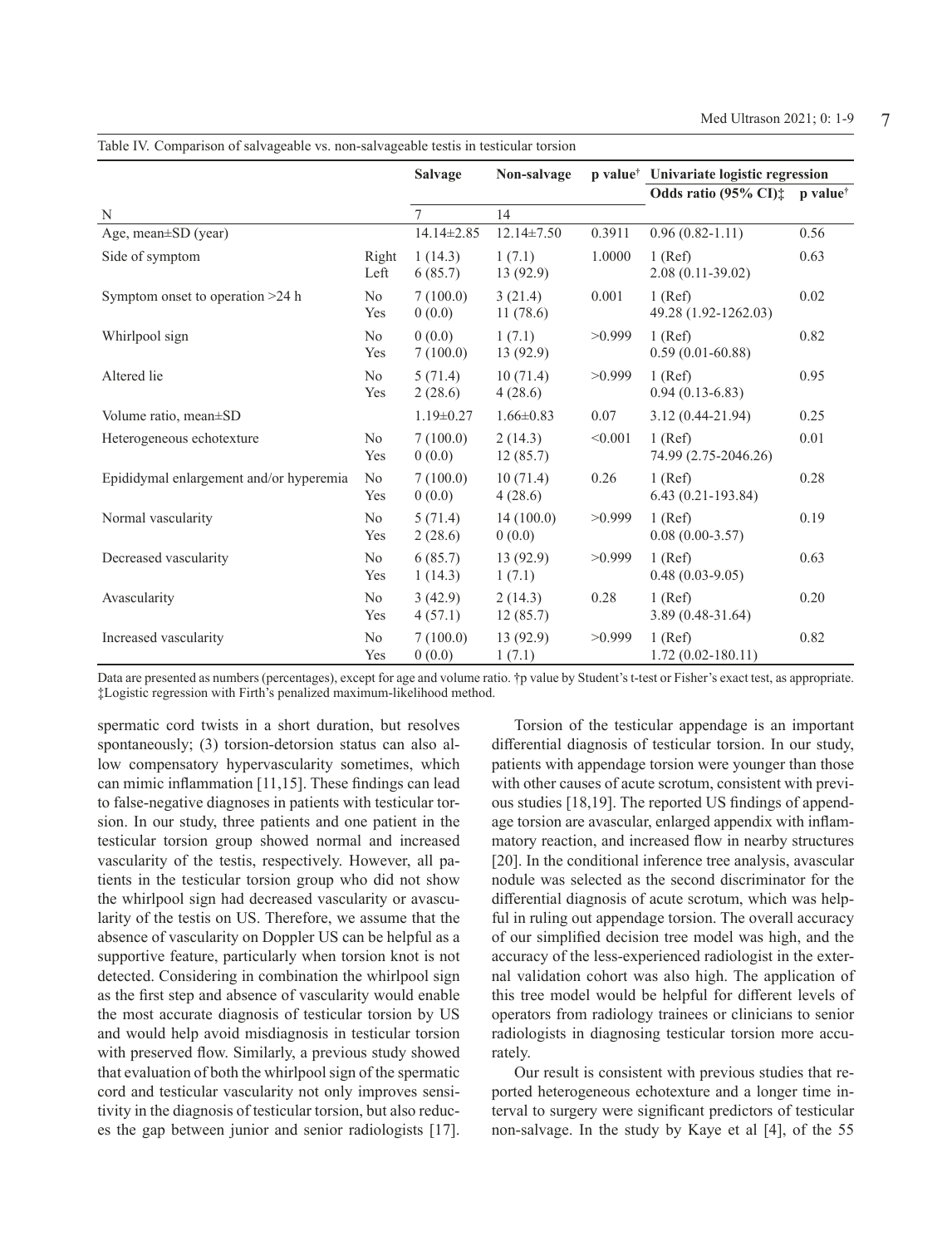patients who were diagnosed with testicular torsion, 37 showed heterogeneous echotexture on preoperative US. Their pathologies revealed necrosis, and the testes were non-viable. On the other hand, of the 18 patients who showed a homogeneous echotexture, only two had necrosis and their testes were not salvaged. Grimsby et al [3] prospectively studied the predictors of testicular viability. In patients who underwent orchiopexy for testicular torsion, they found that pain duration >12 h, heterogeneity of the testicular parenchyma on US, and intraoperative testicular visual color (black and hemorrhagic/necrotic testicle) are associated with testicular atrophy on followup US. According to the study by Blask et al, epididymal swelling can be seen in up to 94% of testicular torsion patients; however, our study showed epididymal enlargement in only 12% in testicular torsion cases. It is possible that observers in our study recognized epididymal-cord complex as a twisting torsion knot and could not distinguish epididymis from the torsion knot in some cases of testicular torsion when reviewing saved US images on the PACS.

This study has several limitations. It was a retrospective study, and testicular volume could not be evaluated on follow-up US in all patients who underwent orchiopexy, which led to an unintended selection bias. In addition, clinical information such as onset of form, degree and duration of pain, and presence of Prehn's sign could be helpful in differential diagnosis of testicular torsion and other diseases. However, we could not analyze clinical signs and symptoms due to our study's retrospective design. Instead, we created a decision tree model focusing on US variables useful for acute scrotum. Second, several operators performed US in this study, which could affect the results depending on the operator's experience and skills. However, in real-world practice, most patients with scrotal pain mainly visit the emergency room, and US imaging by multiple operators (usually oncall radiologists) is unavoidable. Moreover, we assessed interobserver agreement between a resident in trainee and a pediatric radiologist in terms of evaluating US features on PACS images, and the results showed substantial to perfect agreement. Third, the final diagnosis of some causes of acute scrotum are influenced by US findings and it can raise questions about the usefulness of the diagnostic tree model. US is a part of diagnostic approach which may not always provides positive information, and impression in US report is not necessarily same with the final diagnosis in some cases. Moreover, considering US results to make the diagnosis is a practical way especially in patients with unclear clinical symptoms. Despite these limitations, a simplified conditional tree model suggested in this study would be helpful for deferent levels

of operators in differentiating various causes of acute scrotum.

In **conclusion**, to differentiate testicular torsion and other common diseases of the acute scrotum, we recommend evaluating the presence of the whirlpool sign as a first step. Evaluation of decreased or absence of vascularity of the testis can minimize the risk of false-negative US diagnosis in patients with testicular torsion. The presence of avascular nodules and increased testicular vascularity were significant discriminators in the conditional inference tree model to rule out other causes of acute scrotum. Moreover, heterogeneous echotexture was the most important prognostic factor for unsalvageable testes on US.

#### **Acknowledgement**

This research was supported by the Hallym University Research Fund 2021 (HURF-2021-12).

We thank Ji Sung Lee (Department of Clinical Epidemiology and Biostatistics, Asan Medical Center, University of Ulsan College of Medicine, Seoul, Korea) for the statistical assistance.

#### **Conflict of interest:** none.

## **References**

- 1. McDowall J, Adam A, Gerber L, et al. The ultrasonographic "whirlpool sign" in testicular torsion: valuable tool or waste of valuable time? A systematic review and meta-analysis. Emerg Radiol 2018;25:281-292.
- 2. Kitami M. Ultrasonography of pediatric urogenital emergencies: review of classic and new techniques. Ultrasonography 2017;36:222-238.
- 3. Grimsby GM, Schlomer BJ, Menon VS, et al. Prospective Evaluation of Predictors of Testis Atrophy After Surgery for Testis Torsion in Children. Urology 2018;116:150- 155.
- 4. Kaye JD, Shapiro EY, Levitt SB, et al. Parenchymal echo texture predicts testicular salvage after torsion: potential impact on the need for emergent exploration. J Urol 2008;180:1733-1736.
- 5. Sharp VJ, Kieran K, Arlen AM. Testicular torsion: diagnosis, evaluation, and management. Am Fam Physician 2013;88:835-840.
- 6. Alkhori NA, Barth RA. Pediatric scrotal ultrasound: review and update. Pediatr Radiol 2017;47:1125-1133.
- 7. Drlík M, Kočvara R. Torsion of spermatic cord in children: a review. J Pediatr Urol 2013;9:259-266.
- 8. Aso C, Enríquez G, Fité M, et al. Gray-scale and color Doppler sonography of scrotal disorders in children: an update. Radiographics 2005;25:1197-1214.
- 9. Friedman N, Pancer Z, Savic R, et al. Accuracy of pointof-care ultrasound by pediatric emergency physicians for testicular torsion. J Pediatr Urol 2019;15:608.e1- 608.e6.